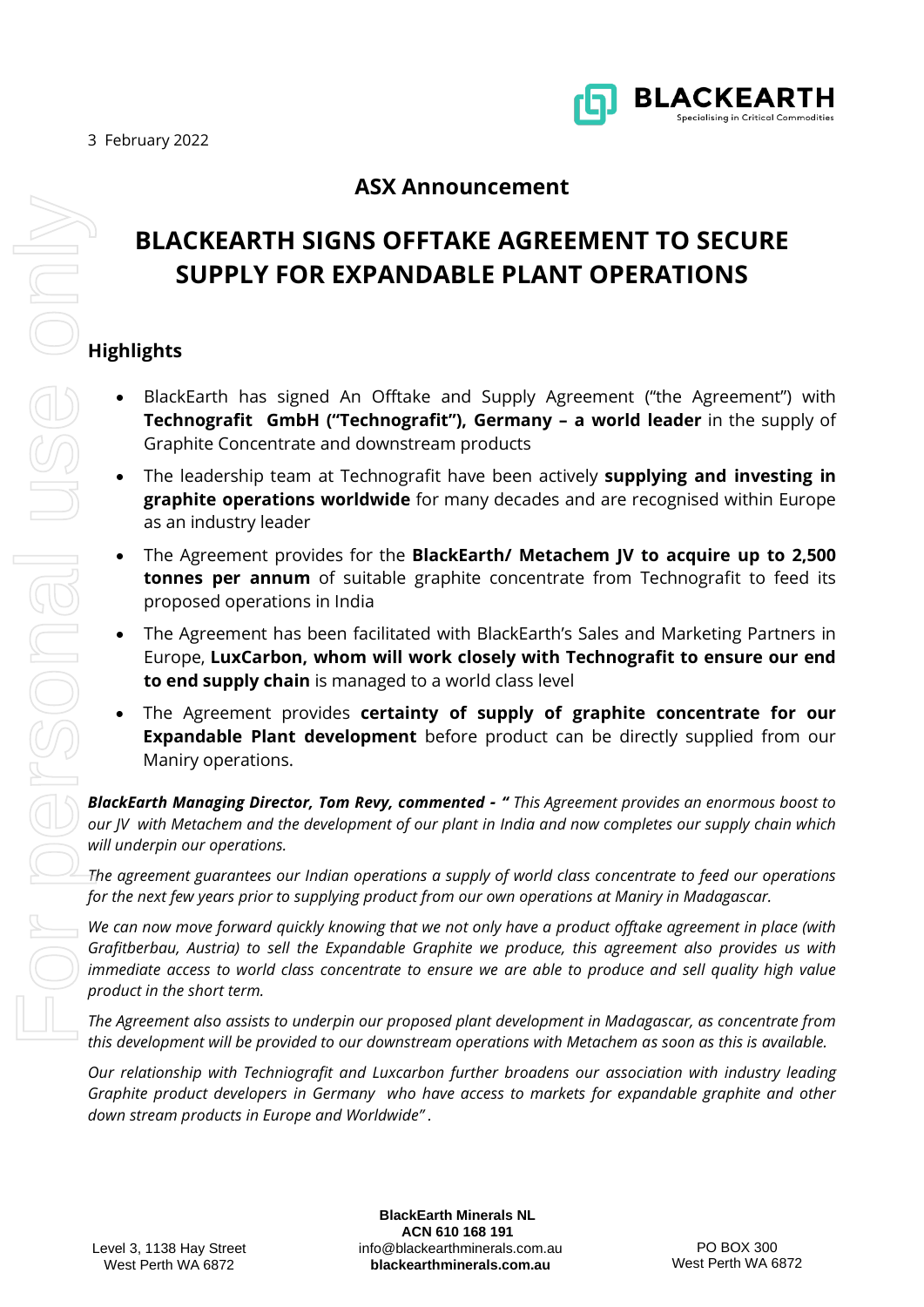

### **About Technografit and their supply chain**

Technografit is a world renowned leader in trading mineral raw materials, graphite sales and distribution in Europe.

Managing Director, Dominik Georg Luh, is the fourth generation of the Luh family, which has been dealing in graphite for 110 years.

Technografit will supply graphite concentrate from a range of pre-qualified sources for the phased commenced of the BlackEarth/Metachem JV operations in accordance with specifications required.

Technografit will also work closely with our sales partners, Luxcarbon to ensure product from our expandable graphite operations is produced to the required specification and that supplies continue on a regular and consistent basis to meet short term demand and our ambitions for longer term supply worldwide.

Mr Luh has previously worked closely with members of the BlackEarth management team in developing supply chain operations in to Europe and Asia.

Other key terms of the agreement are –

- 1. BlackEarth willl buy from Technografit up to 2,500 tonnes per annum of Graphite Concentrate ("the Product") from the Commencement date of its JV operations in India.
- 2. BlackEarth may act as agent for JVCO and payment for the Product may be made by either BlackEarth or JVCO in the future..
- 3. Technografit must ensure the graphite concentrate provided to the Buyer is supplied to the specification required and nominated by BlackEarth and / or their agents.
- 4. The Commencement date shall be 1 February 2022 or some other later date nominated by BlackEarth when its JV operational plant has been completed.
- 5. The acquisition of the Product shall be based on negotiated and agreed market prices at the time of agreement.
- 6. The Product pricing shall not be fixed or based on any other mechanism proposed or contemplated unless the Parties subsequently and mutually agree to this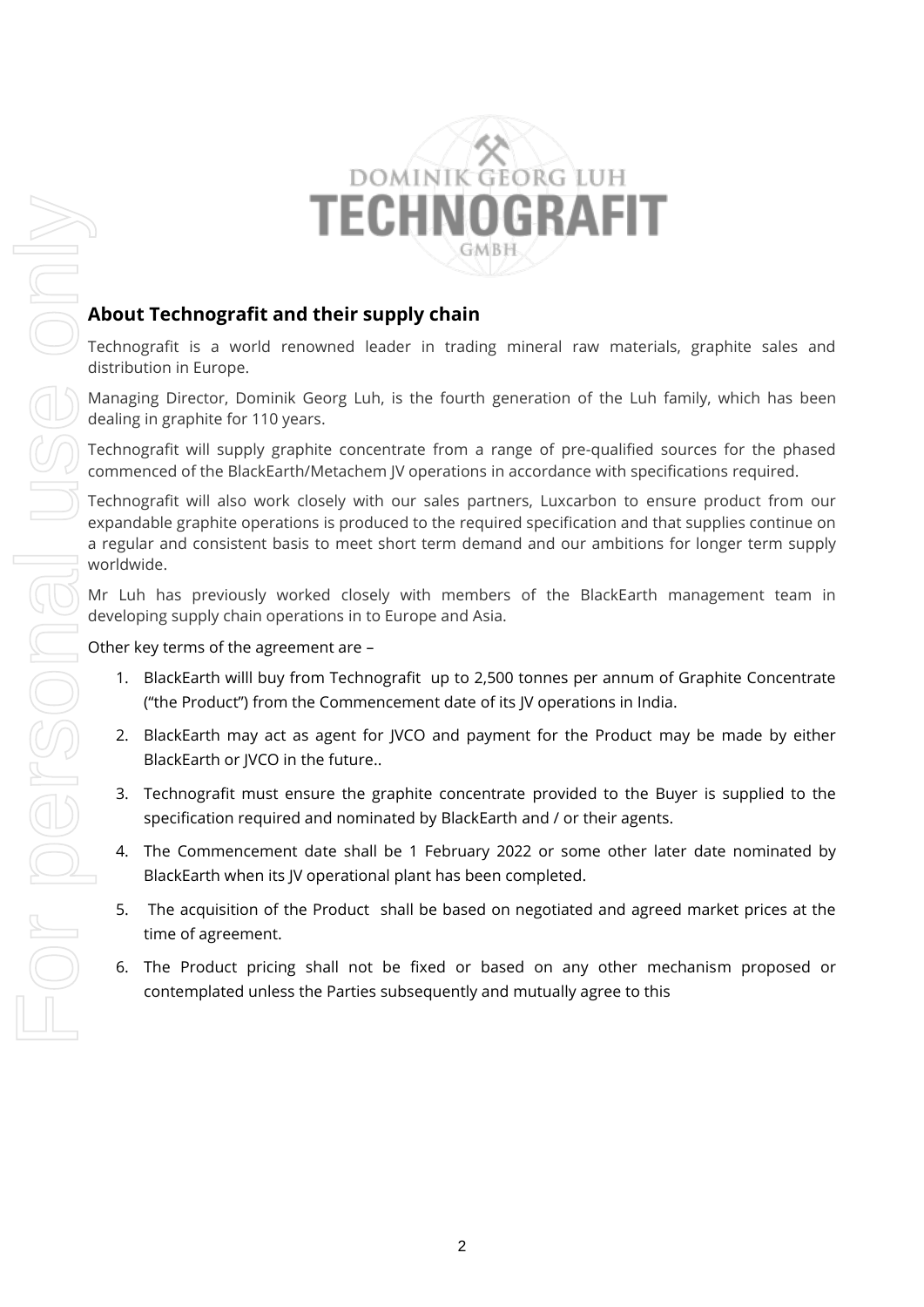

## **Demand for Expandable Graphite Growth and Projections**

Expandable graphite demand forecast, 2015-2028

*Figure 1 – Expandable Graphite demand and growth – Source:- Benchmark Mineral Intelligence*

### **About and the application of Expandable Graphite**

Approximately 35% of expandable graphite production is processed into fire retardants. This is the single biggest end market for expandable graphite. The remaining product is processed into flexible graphite which is the precursor to a number of end products such as graphite foils for use in the **automotive, EV and alternative energy sectors.**

#### *Rapid demand growth is also forecast due to the increasing use of high energy density batteries in mobile devices*.

## **Demand for Expandable Graphite Growth – Flame Retardent Projections**



*Figure 2 – Fire Retardent use as a portion of Expandable Graphite demand and growth – Source:- Benchmark Mineral Intelligence*

The Global Expandable Graphite Market is expected to grow from US\$202.8m in 2020 to around US\$351. 9 Million by 2027 *(source – globalnewswire.com)* . Such growth and demand for a range of products